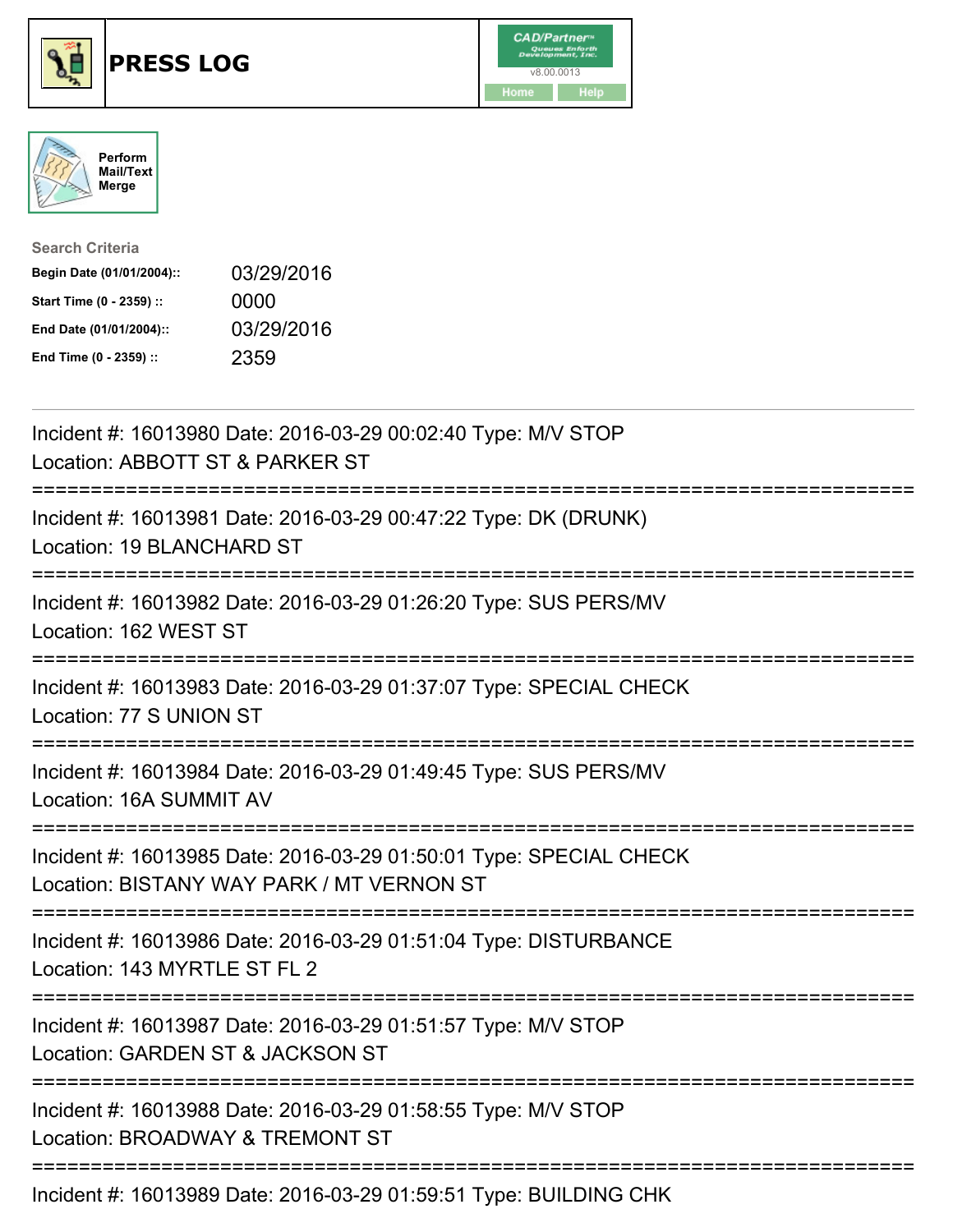Location: 324 PROSPECT ST =========================================================================== Incident #: 16013990 Date: 2016-03-29 02:01:03 Type: M/V STOP Location: ANDOVER ST & S BROADWAY =========================================================================== Incident #: 16013991 Date: 2016-03-29 02:03:13 Type: DISTURBANCE Location: 143 MYRTLE ST =========================================================================== Incident #: 16013992 Date: 2016-03-29 02:06:05 Type: ALARM/BURG Location: LAWRENCE HIGH SCHOOL / 70 N PARISH RD =========================================================================== Incident #: 16013993 Date: 2016-03-29 02:11:51 Type: SUS PERS/MV Location: 77 S UNION ST =========================================================================== Incident #: 16013994 Date: 2016-03-29 02:21:24 Type: EXTRA SURVEIL Location: EBLEN STORE / 490 ESSEX ST =========================================================================== Incident #: 16013995 Date: 2016-03-29 02:28:00 Type: M/V STOP Location: BROADWAY & ESSEX ST =========================================================================== Incident #: 16013996 Date: 2016-03-29 02:35:17 Type: MAN DOWN Location: 23 BROOKFIFLD ST =========================================================================== Incident #: 16013997 Date: 2016-03-29 02:49:35 Type: BUILDING CHK Location: 473 BROADWAY =========================================================================== Incident #: 16013998 Date: 2016-03-29 02:50:30 Type: M/V STOP Location: BROADWAY & ESSEX ST =========================================================================== Incident #: 16013999 Date: 2016-03-29 02:52:43 Type: TOW/REPOSSED Location: MASS REG 5TLP80 / 29 BOXFORD ST =========================================================================== Incident #: 16014000 Date: 2016-03-29 03:06:24 Type: M/V STOP Location: BROADWAY & CEDAR ST =========================================================================== Incident #: 16014001 Date: 2016-03-29 03:11:40 Type: M/V STOP Location: BROADWAY & TREMONT ST =========================================================================== Incident #: 16014002 Date: 2016-03-29 03:14:59 Type: BUILDING CHK Location: 429 BROADWAY ===========================================================================

Incident #: 16014003 Date: 2016-03-29 03:23:35 Type: M/V STOP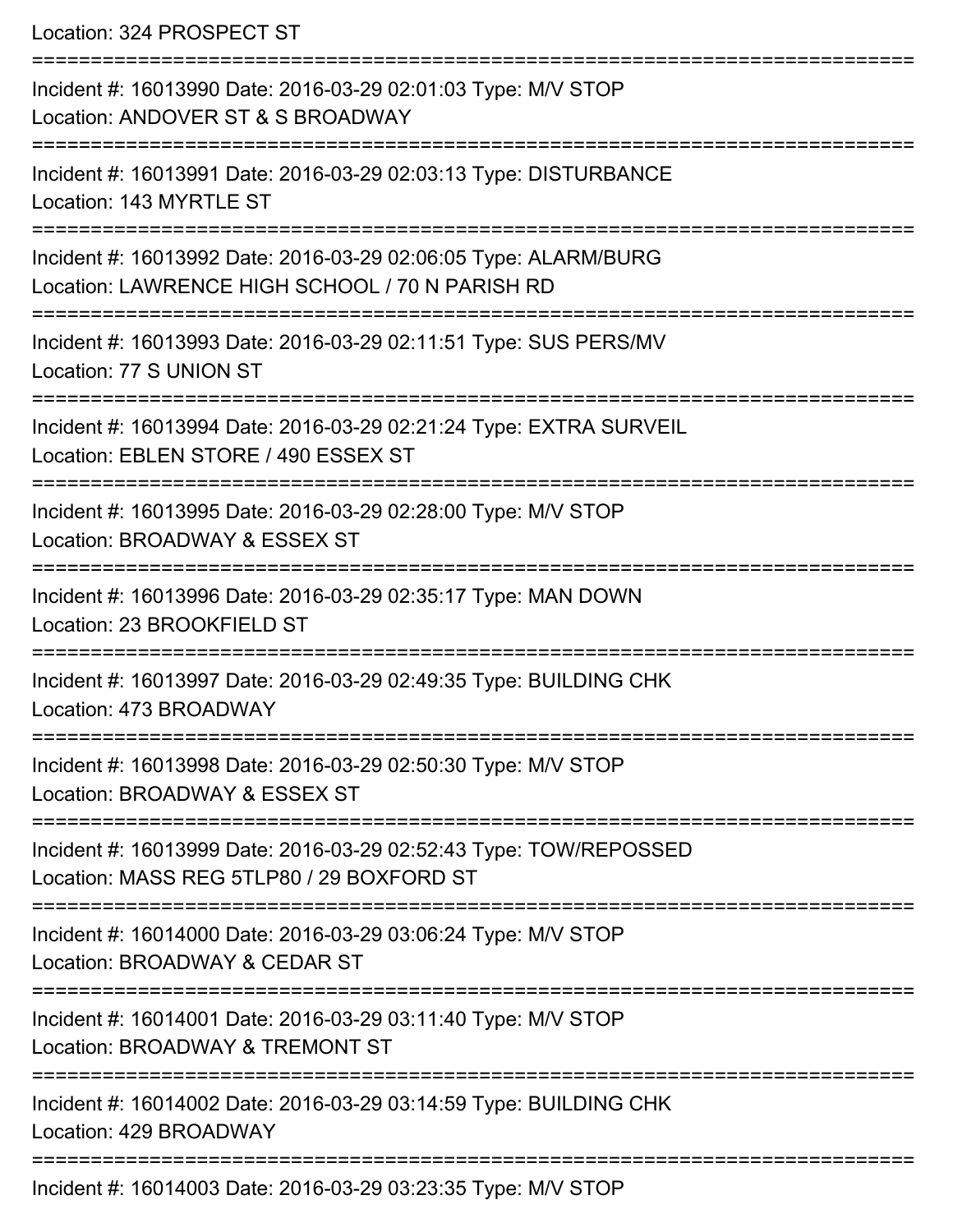| Incident #: 16014004 Date: 2016-03-29 03:25:40 Type: BUILDING CHK<br>Location: 77 S UNION ST                                         |
|--------------------------------------------------------------------------------------------------------------------------------------|
| Incident #: 16014005 Date: 2016-03-29 03:29:36 Type: BUILDING CHK<br>Location: ADVANCED AUTO PARTS / 183 BROADWAY                    |
| Incident #: 16014006 Date: 2016-03-29 03:30:39 Type: BUILDING CHK<br>Location: 408 BROADWAY                                          |
| Incident #: 16014007 Date: 2016-03-29 03:33:43 Type: M/V STOP<br>Location: ERVING AV & HAMPSHIRE ST                                  |
| Incident #: 16014008 Date: 2016-03-29 03:57:21 Type: DISTURBANCE<br>Location: 20 LORING ST #C                                        |
| Incident #: 16014009 Date: 2016-03-29 04:13:12 Type: SPECIAL CHECK<br>Location: 290 MERRIMACK ST                                     |
| Incident #: 16014010 Date: 2016-03-29 04:13:50 Type: SPECIAL CHECK<br>Location: AWARD SPECIALISTS/MULTISERVICE / 117 S BROADWAY      |
| Incident #: 16014011 Date: 2016-03-29 04:14:16 Type: TOW OF M/V<br>Location: AMES ST & ESSEX ST                                      |
| Incident #: 16014012 Date: 2016-03-29 04:29:06 Type: BUILDING CHK<br>Location: 37 FARLEY ST                                          |
| Incident #: 16014013 Date: 2016-03-29 04:43:00 Type: MAL DAMG PROG<br>Location: 8 WASHINGTON WY                                      |
| Incident #: 16014014 Date: 2016-03-29 05:00:33 Type: SPECIAL CHECK<br>Location: 205 BROADWAY                                         |
| =====================================<br>Incident #: 16014015 Date: 2016-03-29 05:03:24 Type: BUILDING CHK<br>Location: 429 BROADWAY |
| Incident #: 16014016 Date: 2016-03-29 05:14:55 Type: BUILDING CHK<br>Location: 66 PARKER ST                                          |
| Incident #: 16014017 Date: 2016-03-29 05:24:23 Type: SHOTS FIRED                                                                     |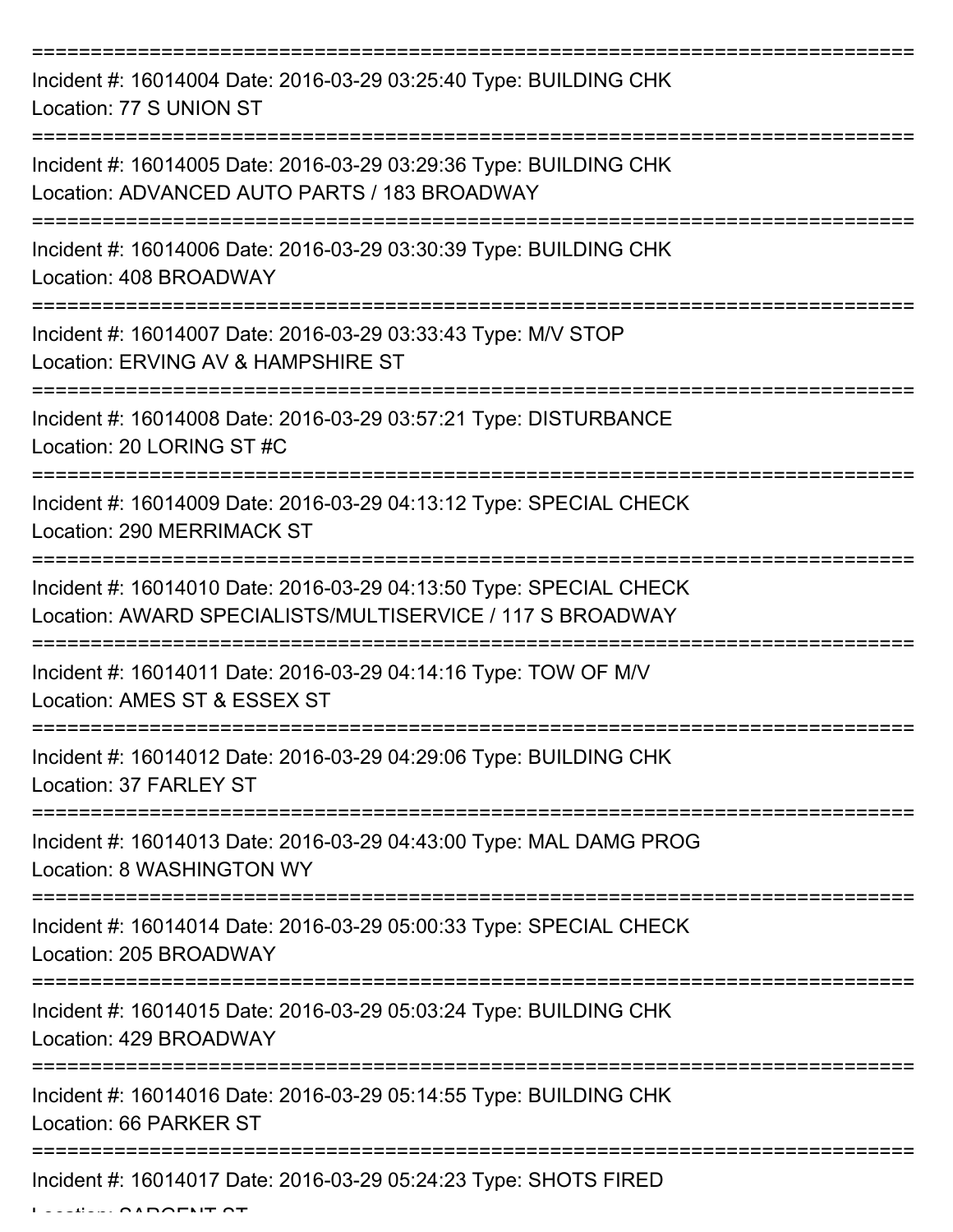| Incident #: 16014019 Date: 2016-03-29 05:35:39 Type: DOMESTIC/PROG<br>Location: 57 SARGENT ST FL 3                 |
|--------------------------------------------------------------------------------------------------------------------|
| Incident #: 16014018 Date: 2016-03-29 05:36:14 Type: NOISE ORD<br>Location: 364 ANDOVER ST FL 3                    |
| Incident #: 16014020 Date: 2016-03-29 05:43:36 Type: M/V STOP<br>Location: CLARKE ST & SARGENT ST                  |
| Incident #: 16014021 Date: 2016-03-29 06:23:42 Type: SUS PERS/MV<br>Location: 380 HAVERHILL ST                     |
| Incident #: 16014022 Date: 2016-03-29 06:35:03 Type: BUILDING CHK<br>Location: 511 ANDOVER ST                      |
| Incident #: 16014023 Date: 2016-03-29 07:01:43 Type: MAL DAMAGE<br>Location: 372 LOWELL ST                         |
| Incident #: 16014024 Date: 2016-03-29 07:04:07 Type: MAL DAMAGE<br>Location: 372 LOWELL ST                         |
| ===========<br>Incident #: 16014025 Date: 2016-03-29 07:08:02 Type: B&E/MV/PAST<br>Location: 24 BROOK ST           |
| Incident #: 16014026 Date: 2016-03-29 07:09:33 Type: M/V STOP<br>Location: JEFFERSON ST & MT VERNON ST             |
| Incident #: 16014027 Date: 2016-03-29 07:25:18 Type: TOW OF M/V<br>Location: MA REG 3BV531 / 1 HANCOCK ST          |
| Incident #: 16014028 Date: 2016-03-29 07:46:01 Type: ALARM/BURG<br>Location: JUAN ACOSTA RESIDENCE / 108A SALEM ST |
| Incident #: 16014029 Date: 2016-03-29 07:51:17 Type: TRANSPORT<br>Location: 90 LOWELL ST                           |
| Incident #: 16014030 Date: 2016-03-29 08:06:21 Type: PARK & WALK<br>Location: BROADWAY                             |
| ----------------------<br>Incident #: 16014031 Date: 2016-03-29 08:13:30 Type: M/V STOP                            |

Location: CANIAL CT & MILL CT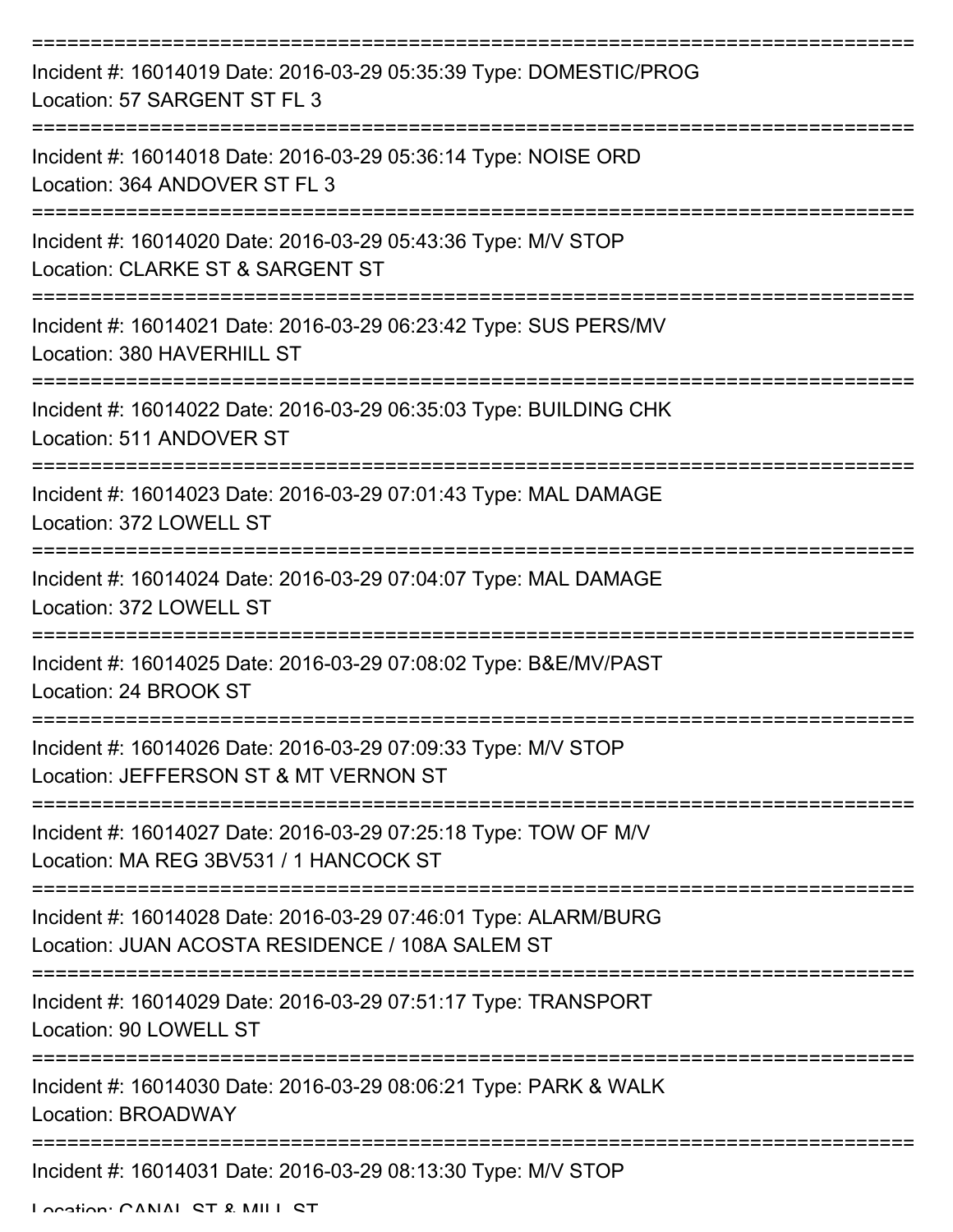| Incident #: 16014032 Date: 2016-03-29 08:27:57 Type: WARRANT SERVE<br>Location: 90 LOWELL ST                               |
|----------------------------------------------------------------------------------------------------------------------------|
| Incident #: 16014033 Date: 2016-03-29 08:32:45 Type: CK WELL BEING<br>Location: HESS / 500 S UNION ST                      |
| Incident #: 16014034 Date: 2016-03-29 09:02:43 Type: LOCKOUT<br>Location: 150 PARK ST                                      |
| Incident #: 16014035 Date: 2016-03-29 09:12:44 Type: ALARM/BURG<br>Location: WANDA / 178 LAWRENCE ST                       |
| Incident #: 16014036 Date: 2016-03-29 09:17:19 Type: CLOSE STREET<br>Location: LEXINGTON ST & PARK ST                      |
| Incident #: 16014037 Date: 2016-03-29 09:28:09 Type: PARK & WALK<br>Location: BRADFORD ST & BROADWAY                       |
| Incident #: 16014038 Date: 2016-03-29 09:34:02 Type: INVESTIGATION<br>Location: 153 ANDOVER ST                             |
| ---------------------<br>Incident #: 16014039 Date: 2016-03-29 09:43:22 Type: ALARM/BURG<br>Location: 7 CUTLER ST          |
| Incident #: 16014040 Date: 2016-03-29 09:57:29 Type: ALARM/BURG<br>Location: 273 S UNION ST                                |
| ==================<br>Incident #: 16014042 Date: 2016-03-29 09:57:36 Type: SUS PERS/MV<br>Location: S BROADWAY & GRANVILLE |
| Incident #: 16014041 Date: 2016-03-29 09:58:24 Type: INVEST CONT<br>Location: 112 MARSTON ST                               |
| Incident #: 16014043 Date: 2016-03-29 10:09:43 Type: ALARM/HOLD<br>Location: 65 DURSO AV                                   |
| Incident #: 16014044 Date: 2016-03-29 10:09:52 Type: ANIMAL COMPL<br>Location: 24 BENNETT ST                               |
| Incident #: 16014045 Date: 2016-03-29 10:23:52 Type: A&B PAST<br>Location: 5 THORNTON AV                                   |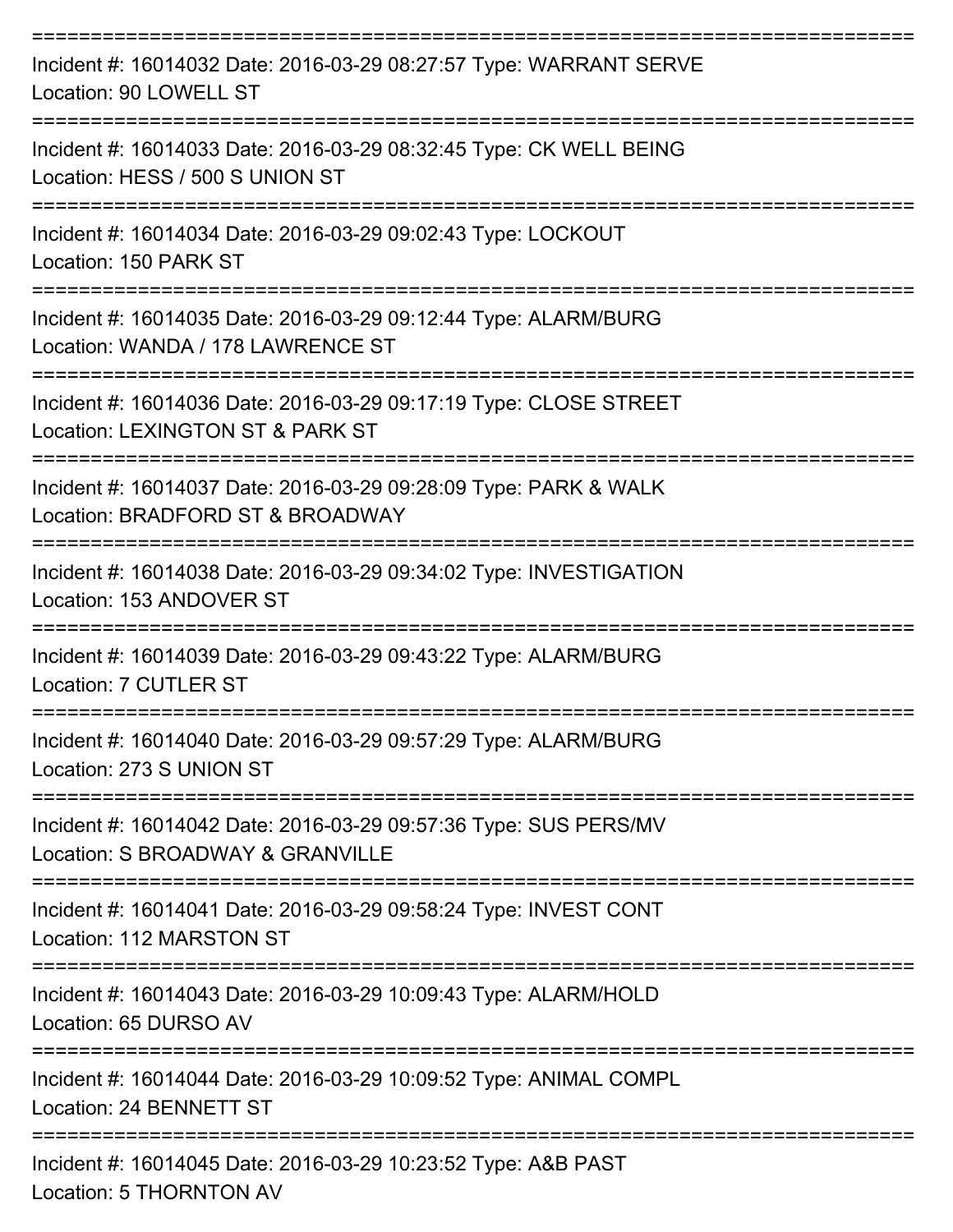| Incident #: 16014046 Date: 2016-03-29 10:28:45 Type: LARCENY/PAST<br>Location: 700 ESSEX ST                                            |
|----------------------------------------------------------------------------------------------------------------------------------------|
| Incident #: 16014047 Date: 2016-03-29 10:32:50 Type: THREATS<br>Location: 325 WINTHROP AV                                              |
| Incident #: 16014048 Date: 2016-03-29 10:39:44 Type: MAL DAMAGE<br>Location: 142 E HAVERHILL ST #1                                     |
| Incident #: 16014049 Date: 2016-03-29 10:47:43 Type: M/V STOP<br>Location: 352 MT VERNON ST                                            |
| Incident #: 16014050 Date: 2016-03-29 11:00:58 Type: COURT DOC SERVE<br>Location: 144 BUTLER ST                                        |
| :===================================<br>Incident #: 16014051 Date: 2016-03-29 11:02:35 Type: NOTIFICATION<br>Location: 19 BIGELOW ST   |
| Incident #: 16014052 Date: 2016-03-29 11:07:13 Type: M/V STOP<br>Location: GORHAM ST & S BROADWAY                                      |
| Incident #: 16014053 Date: 2016-03-29 11:08:14 Type: COURT DOC SERVE<br>Location: 109 WACHUSETTS AV                                    |
| Incident #: 16014054 Date: 2016-03-29 11:17:39 Type: INVEST CONT<br>Location: 55 SARGENT ST                                            |
| Incident #: 16014055 Date: 2016-03-29 11:18:52 Type: M/V STOP<br><b>Location: LAFAYETTE AV</b>                                         |
| Incident #: 16014056 Date: 2016-03-29 11:26:26 Type: COURT DOC SERVE<br>Location: 54 MELVIN ST                                         |
| ---------------------------------<br>Incident #: 16014057 Date: 2016-03-29 11:27:38 Type: M/V STOP<br>Location: GORHAM ST & S BROADWAY |
| Incident #: 16014058 Date: 2016-03-29 11:30:42 Type: PARK & WALK<br>Location: BRADFORD ST & BROADWAY                                   |
| Incident #: 16014059 Date: 2016-03-29 11:34:18 Type: 209A/SERVE<br>Location: 123 LOWELL ST #2A                                         |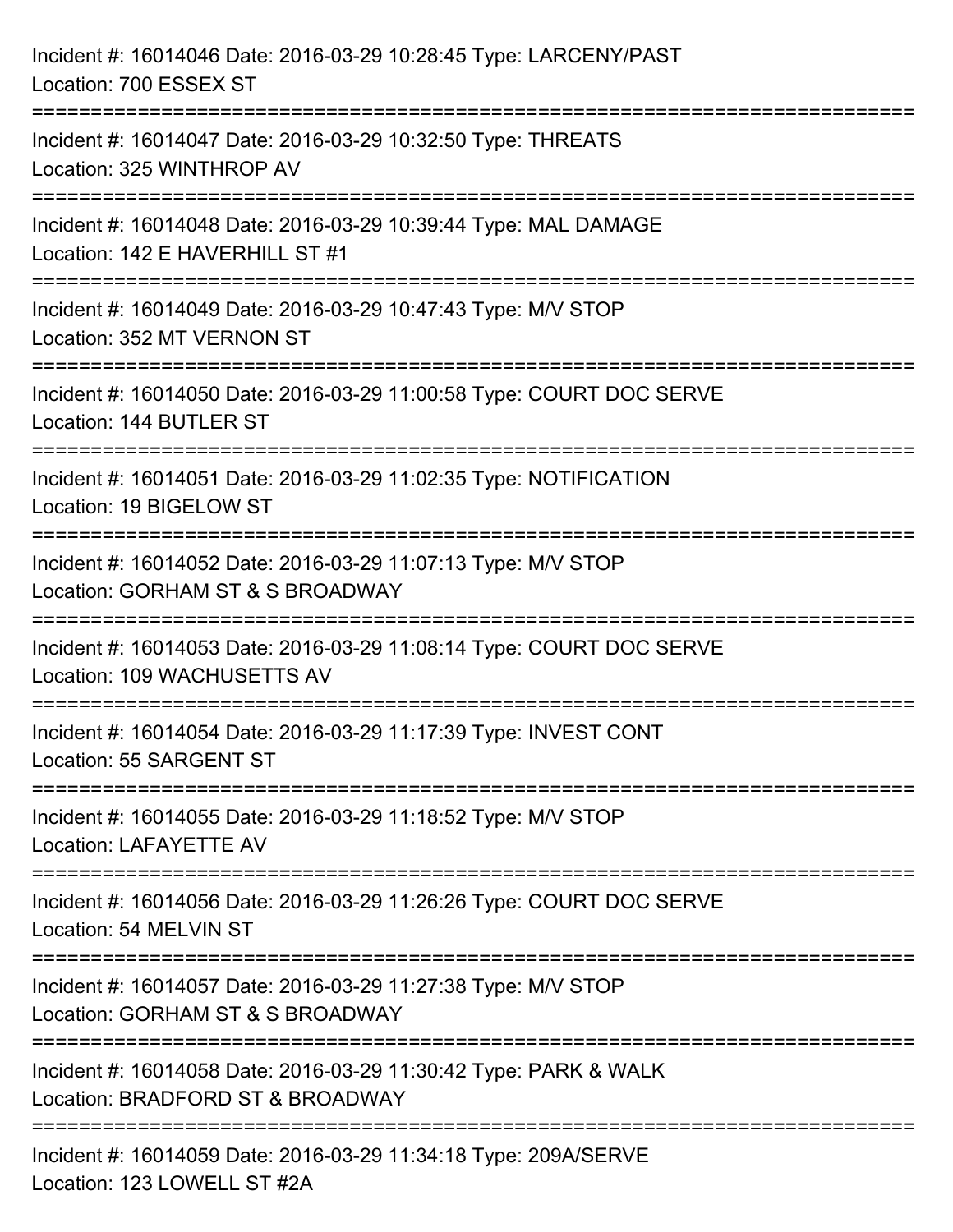| Incident #: 16014060 Date: 2016-03-29 11:48:15 Type: 209A/SERVE<br>Location: 59 SARGENT ST                                         |
|------------------------------------------------------------------------------------------------------------------------------------|
| ============================<br>Incident #: 16014061 Date: 2016-03-29 11:50:15 Type: LARCENY/PAST<br>Location: 84 FARLEY ST FL 2ND |
| Incident #: 16014062 Date: 2016-03-29 11:51:52 Type: M/V STOP<br>Location: OSGOOD ST & SALEM ST                                    |
| :===============================<br>Incident #: 16014063 Date: 2016-03-29 12:01:47 Type: 209A/SERVE<br>Location: 11 SUMMER ST #109 |
| Incident #: 16014064 Date: 2016-03-29 12:06:29 Type: DRUG VIO<br>Location: LINEHAN ST & WESLEY ST                                  |
| Incident #: 16014065 Date: 2016-03-29 12:19:36 Type: BUILDING CHK<br>Location: 380 LOWELL ST                                       |
| Incident #: 16014066 Date: 2016-03-29 12:23:49 Type: COURT DOC SERVE<br>Location: 550 BROADWAY #305                                |
| Incident #: 16014068 Date: 2016-03-29 12:33:06 Type: DRUG VIO<br>Location: 275 ESSEX ST                                            |
| Incident #: 16014067 Date: 2016-03-29 12:33:08 Type: ANIMAL COMPL<br>Location: AVON ST & JACKSON ST                                |
| Incident #: 16014069 Date: 2016-03-29 12:42:13 Type: COURT DOC SERVE<br>Location: 229 ANDOVER ST                                   |
| Incident #: 16014070 Date: 2016-03-29 12:42:15 Type: AUTO ACC/PI<br>Location: PUEBLO SUPERMARKET / 309 PARK ST                     |
| Incident #: 16014071 Date: 2016-03-29 12:43:05 Type: MAL DAMAGE<br>Location: 84 SULLIVAN AV                                        |
| Incident #: 16014072 Date: 2016-03-29 12:45:17 Type: DOMESTIC/PROG<br>Location: 73 WINTHROP AV                                     |
| Incident #: 16014073 Date: 2016-03-29 13:01:05 Type: SHOPLIFTING<br>Location: DEMOULAS MARKET / 700 ESSEX ST                       |

===========================================================================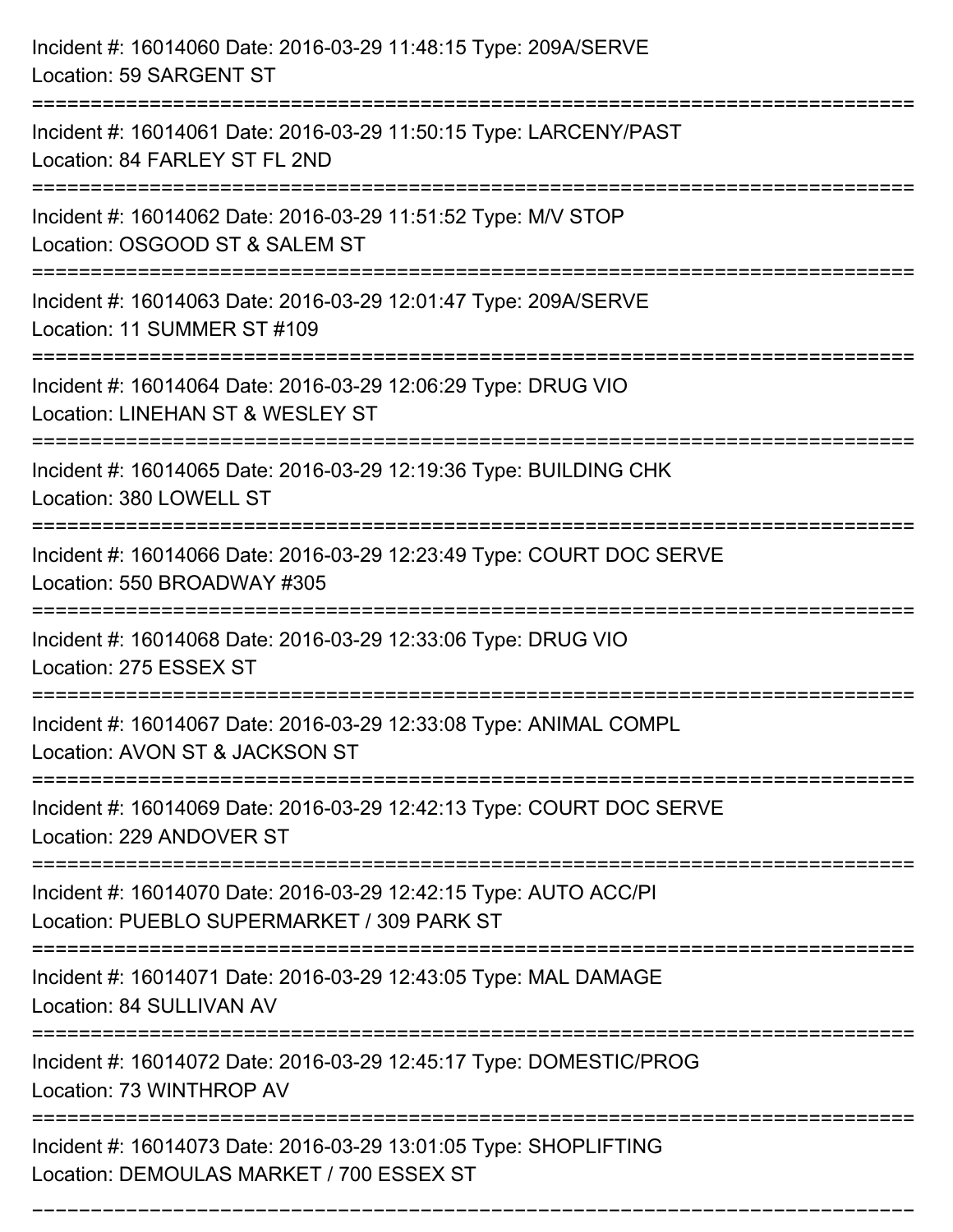| Incident #: 16014074 Date: 2016-03-29 13:10:16 Type: M/V STOP<br>Location: E HAVERHILL ST & STEINER ST<br>=======================       |
|-----------------------------------------------------------------------------------------------------------------------------------------|
| Incident #: 16014075 Date: 2016-03-29 13:14:53 Type: MEDIC SUPPORT<br>Location: 57 SARGENT ST FL 2ND                                    |
| Incident #: 16014076 Date: 2016-03-29 13:34:16 Type: M/V STOP<br>Location: ABBOTT ST & OSGOOD ST<br>=============================       |
| Incident #: 16014077 Date: 2016-03-29 13:41:31 Type: M/V STOP<br>Location: LORING ST & SALEM ST<br>.------------------------            |
| Incident #: 16014078 Date: 2016-03-29 13:46:17 Type: M/V STOP<br>Location: BRADFORD ST & BROADWAY                                       |
| Incident #: 16014079 Date: 2016-03-29 13:48:34 Type: M/V STOP<br>Location: BRADFORD ST & BROADWAY                                       |
| :===========================<br>Incident #: 16014080 Date: 2016-03-29 13:54:09 Type: GENERAL SERV<br>Location: ABBOTT ST & SHAWSHEEN RD |
| Incident #: 16014081 Date: 2016-03-29 14:09:42 Type: KEEP PEACE<br>Location: 212 PARK ST                                                |
| Incident #: 16014082 Date: 2016-03-29 14:11:36 Type: SUICIDE ATTEMPT<br>Location: 36 NEWTON ST                                          |
| Incident #: 16014083 Date: 2016-03-29 14:21:17 Type: TOW/REPOSSED<br>Location: 107 GREENWOOD ST                                         |
| Incident #: 16014084 Date: 2016-03-29 14:22:23 Type: MEDIC SUPPORT<br>Location: 77 S UNION ST                                           |
| Incident #: 16014085 Date: 2016-03-29 14:34:10 Type: DRUG VIO<br>Location: S BROADWAY & SYLVESTER ST                                    |
| Incident #: 16014086 Date: 2016-03-29 14:36:21 Type: ANIMAL COMPL<br>Location: 40 LAWRENCE ST                                           |
| Incident #: 16014087 Date: 2016-03-29 14:36:55 Type: SUS PERS/MV<br>Location: GILBERT ST & S BROADWAY                                   |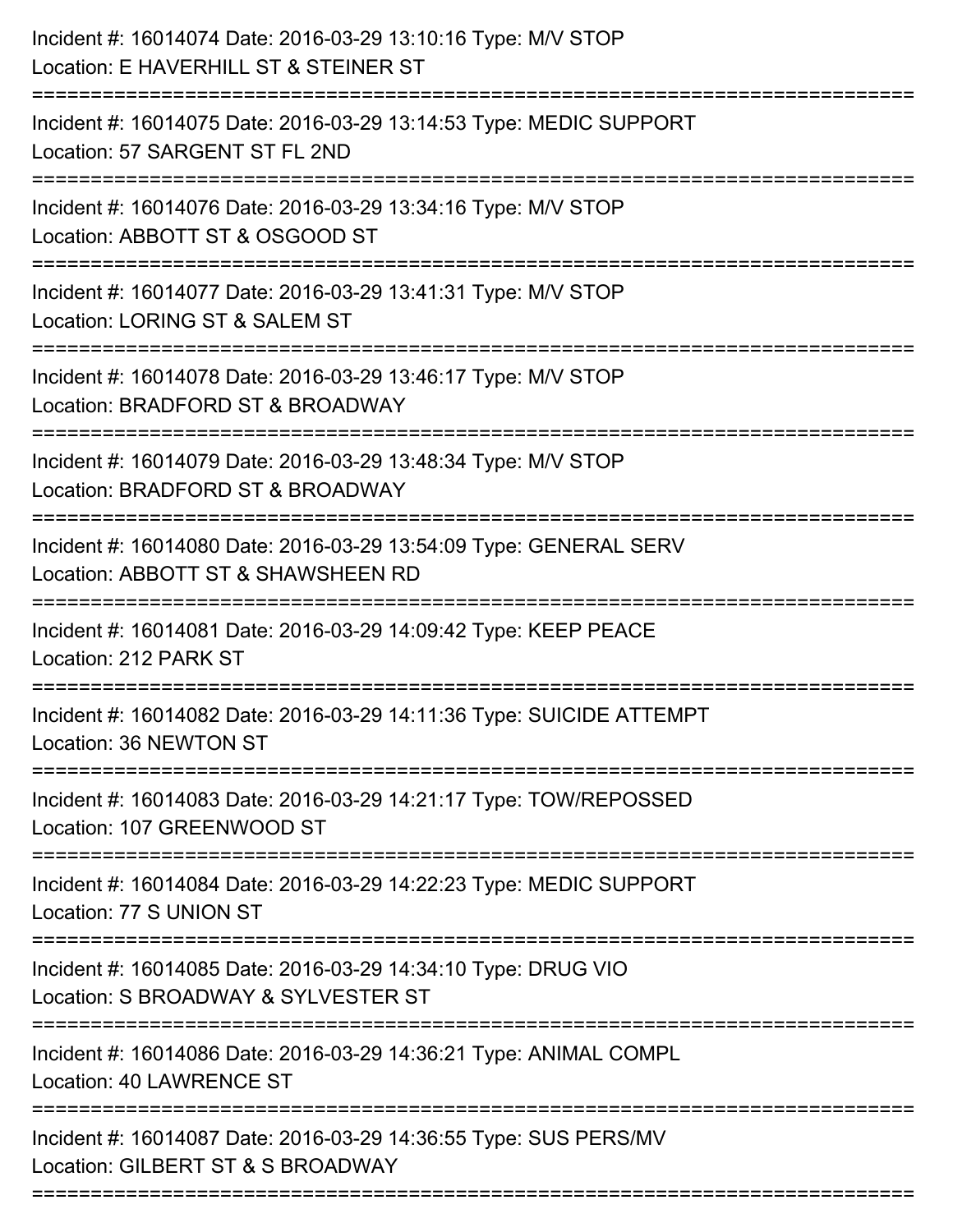Location: 700 ESSEX ST

| Incident #: 16014089 Date: 2016-03-29 14:52:56 Type: AUTO ACC/NO PI<br><b>Location: CENTRAL BRIDGE</b>                                      |
|---------------------------------------------------------------------------------------------------------------------------------------------|
| Incident #: 16014090 Date: 2016-03-29 15:03:27 Type: WIRE DOWN<br>Location: BREEN SCHOOL / 114 OSGOOD ST                                    |
| Incident #: 16014091 Date: 2016-03-29 15:09:41 Type: ANIMAL COMPL<br>Location: 80 BODWELL ST                                                |
| Incident #: 16014092 Date: 2016-03-29 15:11:05 Type: HIT & RUN M/V<br>Location: 90 SUMMER ST                                                |
| Incident #: 16014093 Date: 2016-03-29 15:24:51 Type: INVEST CONT<br>Location: 125 AMESBURY ST                                               |
| ====================================<br>Incident #: 16014094 Date: 2016-03-29 15:33:59 Type: CK WELL BEING<br>Location: BROADWAY & ESSEX ST |
| Incident #: 16014095 Date: 2016-03-29 15:35:25 Type: INVEST CONT<br>Location: 84 SULLIVAN AV                                                |
| ===============<br>Incident #: 16014096 Date: 2016-03-29 15:39:37 Type: AUTO ACC/NO PI<br>Location: 237 JACKSON ST                          |
| Incident #: 16014097 Date: 2016-03-29 15:47:14 Type: LIC PLATE STO<br>Location: 136 WEST ST                                                 |
| ===================<br>Incident #: 16014098 Date: 2016-03-29 16:00:38 Type: AUTO ACC/NO PI<br>Location: ABBOTT ST & PARKER ST               |
| Incident #: 16014099 Date: 2016-03-29 16:03:13 Type: DISTURBANCE<br>Location: 32 LAWRENCE ST                                                |
| Incident #: 16014100 Date: 2016-03-29 16:08:35 Type: HIT & RUN M/V<br>Location: 180 BAILEY ST                                               |
| Incident #: 16014101 Date: 2016-03-29 16:16:22 Type: INVESTIGATION<br>Location: 27 SUMMIT AV                                                |
|                                                                                                                                             |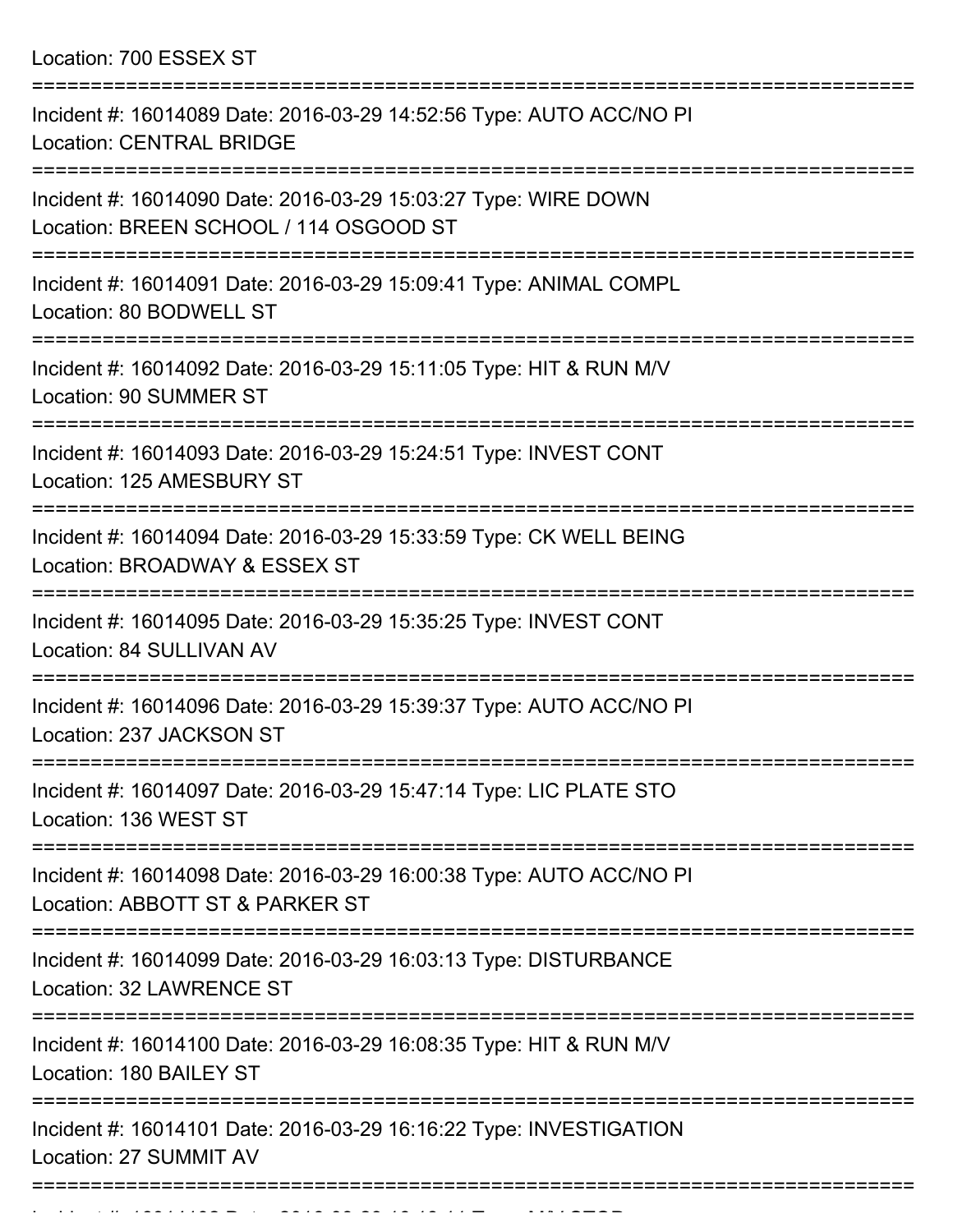Location: AVON ST & E HAVERHILL ST

=========================================================================== Incident #: 16014103 Date: 2016-03-29 16:26:14 Type: DISTURBANCE Location: 65 WOODLAND ST =========================================================================== Incident #: 16014104 Date: 2016-03-29 16:28:50 Type: M/V STOP Location: AVON ST & JACKSON ST =========================================================================== Incident #: 16014105 Date: 2016-03-29 16:36:39 Type: AUTO ACC/NO PI Location: ALDER ST & HAMPSHIRE ST =========================================================================== Incident #: 16014106 Date: 2016-03-29 16:39:30 Type: DISORDERLY Location: AMESBURY ST & ESSEX ST =========================================================================== Incident #: 16014107 Date: 2016-03-29 16:44:10 Type: ALARM/BURG Location: 3 DOGS DINER / 13 S BROADWAY =========================================================================== Incident #: 16014108 Date: 2016-03-29 16:58:21 Type: MV/BLOCKING Location: 70 CAMBRIDGE ST =========================================================================== Incident #: 16014109 Date: 2016-03-29 17:07:03 Type: CK WELL BEING Location: FERRY ST & MARSTON ST =========================================================================== Incident #: 16014110 Date: 2016-03-29 17:19:38 Type: ASSSIT OTHER PD Location: 364 AMES ST =========================================================================== Incident #: 16014111 Date: 2016-03-29 17:23:41 Type: ALARMS Location: 131 MAY ST =========================================================================== Incident #: 16014112 Date: 2016-03-29 17:29:16 Type: NOTIFICATION Location: 157 WILLOW ST #2 =========================================================================== Incident #: 16014113 Date: 2016-03-29 17:40:43 Type: DOMESTIC/PAST Location: 204 S UNION ST =========================================================================== Incident #: 16014114 Date: 2016-03-29 17:44:58 Type: M/V STOP Location: COMMON ST & FRANKLIN ST =========================================================================== Incident #: 16014115 Date: 2016-03-29 17:57:24 Type: LIC PLATE STO Location: 80 BOWDOIN ST ===========================================================================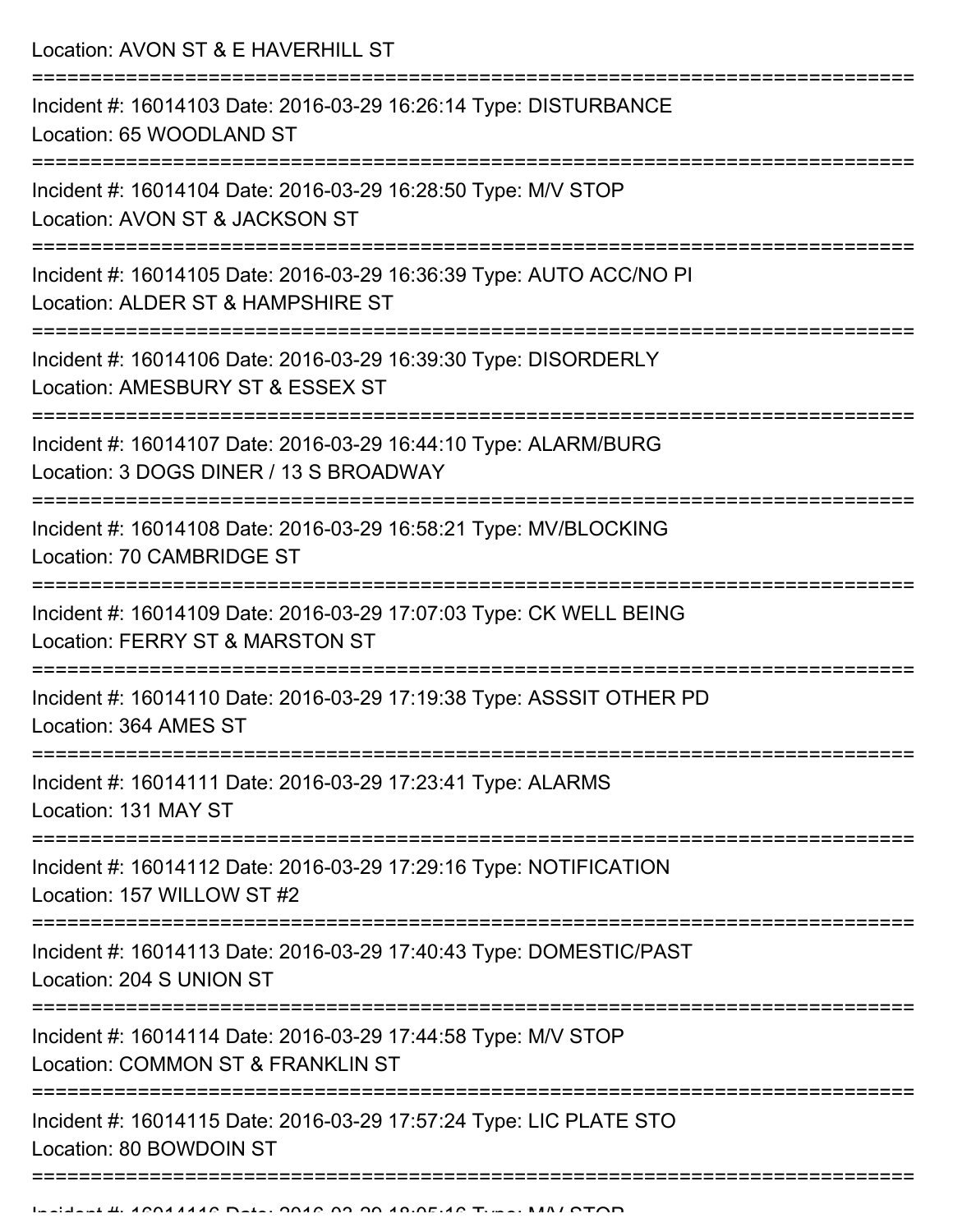| Location: HAMPSHIRE ST & LOWELL ST                                                                                              |
|---------------------------------------------------------------------------------------------------------------------------------|
| Incident #: 16014117 Date: 2016-03-29 18:15:47 Type: M/V STOP<br>Location: E HAVERHILL ST & OAK ST                              |
| Incident #: 16014118 Date: 2016-03-29 18:25:57 Type: SUS PERS/MV<br>Location: BROADWAY LIQUORS / 434 BROADWAY                   |
| Incident #: 16014119 Date: 2016-03-29 18:36:54 Type: MAL DAMAGE<br>Location: 7 BROADWAY                                         |
| Incident #: 16014120 Date: 2016-03-29 18:37:39 Type: M/V STOP<br>Location: ANDOVER ST & SHAWSHEEN RD                            |
| Incident #: 16014121 Date: 2016-03-29 18:40:54 Type: M/V STOP<br>Location: S UNION ST & SPRINGFIELD ST<br>:==================== |
| Incident #: 16014123 Date: 2016-03-29 18:47:50 Type: KEEP PEACE<br>Location: 73 BOXFORD ST                                      |
| Incident #: 16014122 Date: 2016-03-29 18:49:22 Type: M/V STOP<br>Location: LORING ST & SHAWSHEEN RD                             |
| Incident #: 16014124 Date: 2016-03-29 18:51:05 Type: SUS PERS/MV<br>Location: ANDOVER ST & PHILLIPS ST                          |
| Incident #: 16014125 Date: 2016-03-29 19:01:08 Type: STOL/MV/PR<br>Location: GENERAL ST & PROSPECT ST                           |
| Incident #: 16014127 Date: 2016-03-29 19:04:15 Type: ALARMS<br>Location: 50 PLEASANT ST                                         |
| Incident #: 16014126 Date: 2016-03-29 19:04:20 Type: ALARM/BURG<br>Location: BRODIE INK / 10 BALLARD RD                         |
| Incident #: 16014128 Date: 2016-03-29 19:14:24 Type: ALARM/BURG<br>Location: MCDERMOTT RESIDENCE / 12 DALE ST                   |
| Incident #: 16014129 Date: 2016-03-29 19:17:22 Type: FIRE<br>Location: 5 NORRIS ST                                              |
| $\frac{1}{2}$                                                                                                                   |

Incident #: 16014130 Date: 2016-03-29 19:19:38 Type: LOCKOUT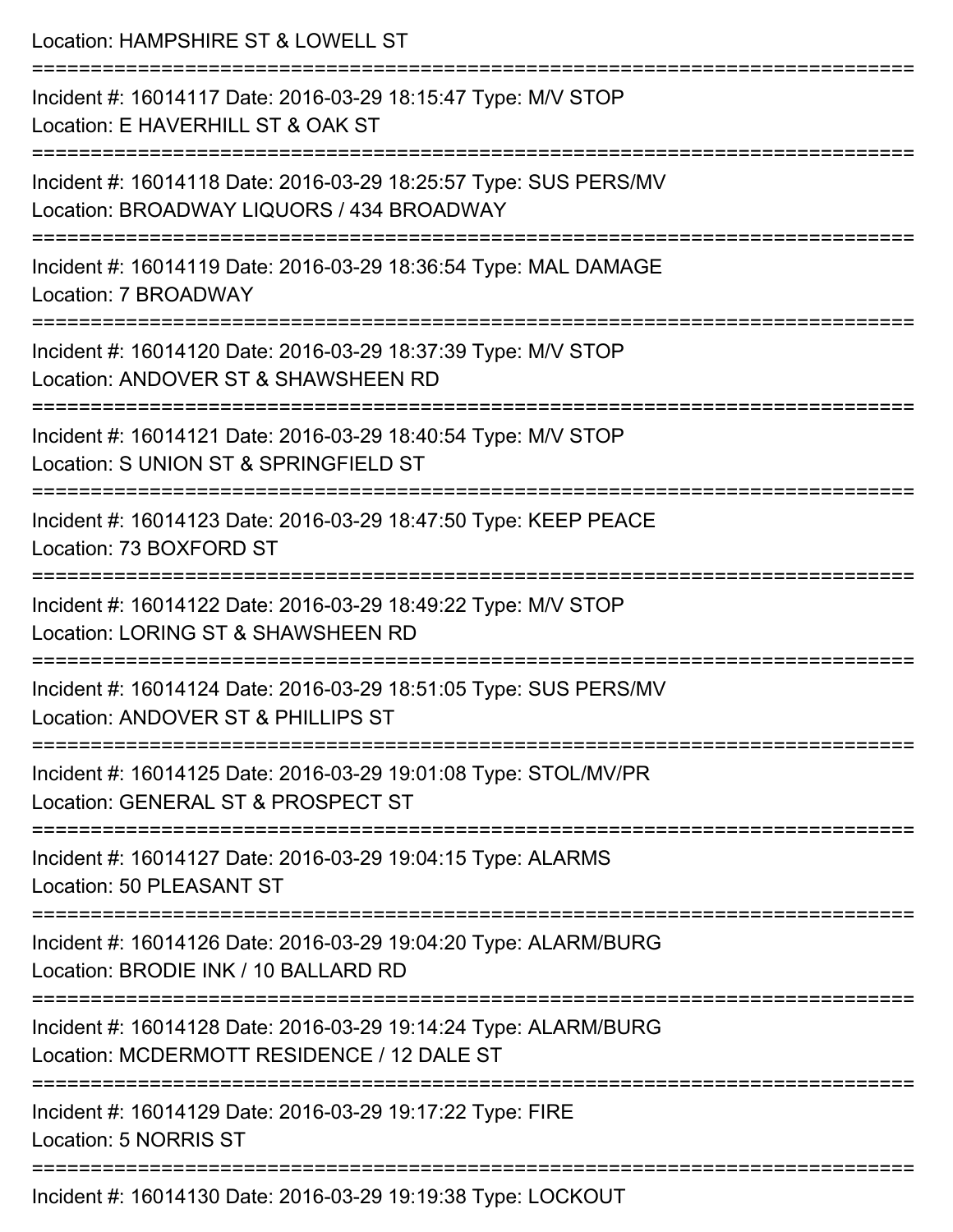| Incident #: 16014132 Date: 2016-03-29 19:24:08 Type: M/V STOP<br>Location: BROADWAY & LOWELL ST            |
|------------------------------------------------------------------------------------------------------------|
| Incident #: 16014131 Date: 2016-03-29 19:26:45 Type: DISTURBANCE<br>Location: 349 ESSEX ST FL 3            |
| Incident #: 16014133 Date: 2016-03-29 19:29:39 Type: M/V STOP<br>Location: ALDER ST & EXCHANGE ST          |
| Incident #: 16014134 Date: 2016-03-29 19:37:11 Type: MAL DAMAGE<br>Location: 171 UNION ST                  |
| Incident #: 16014135 Date: 2016-03-29 20:26:57 Type: LARCENY/PAST<br>Location: MARSHALL'S / 73 WINTHROP AV |
| Incident #: 16014136 Date: 2016-03-29 20:37:32 Type: DOMESTIC/PROG<br>Location: 180 PARK ST                |
| Incident #: 16014137 Date: 2016-03-29 21:27:58 Type: INVESTIGATION<br>Location: 305 S BROADWAY             |
| Incident #: 16014138 Date: 2016-03-29 21:43:24 Type: RECOV/STOL/MV<br>Location: HANLON CT & WEST ST        |
| Incident #: 16014139 Date: 2016-03-29 21:47:29 Type: GENERAL SERV<br>Location: 4 CHESTER ST                |
| Incident #: 16014140 Date: 2016-03-29 22:03:50 Type: HARASSMENT<br>Location: 77 S UNION ST                 |
| Incident #: 16014141 Date: 2016-03-29 22:06:34 Type: M/V STOP<br>Location: ALLSTON ST & HIGH ST            |
| Incident #: 16014142 Date: 2016-03-29 22:07:16 Type: M/V STOP<br>Location: ESSEX ST & JACKSON ST           |
| Incident #: 16014143 Date: 2016-03-29 22:16:25 Type: SUS PERS/MV<br>Location: ANDOVER ST & S BROADWAY      |
| Incident #: 16014144 Date: 2016-03-29 22:18:50 Type: LOUD NOISE                                            |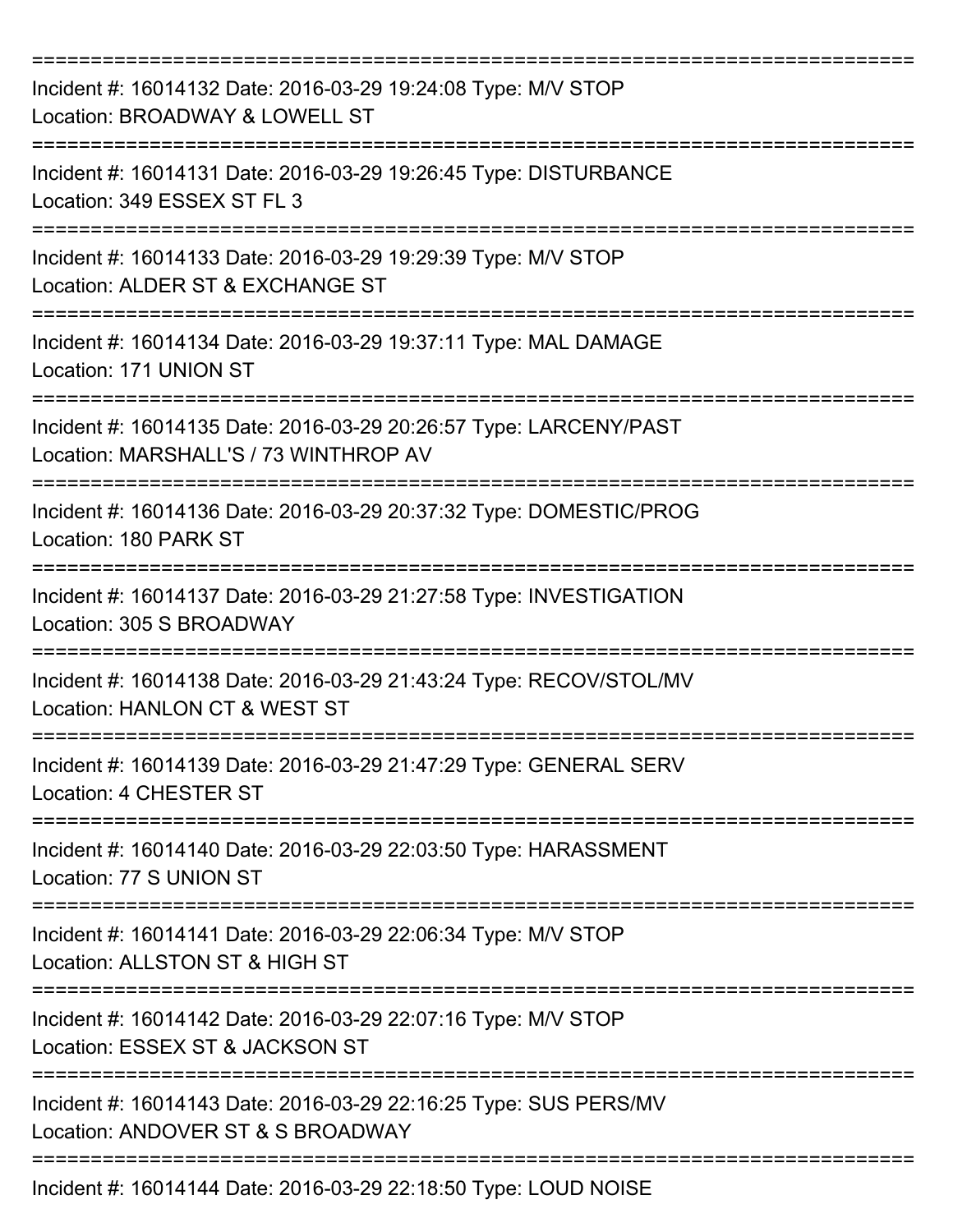| Incident #: 16014145 Date: 2016-03-29 22:35:01 Type: SHOTS FIRED<br>Location: JUNIPER ST & BASSWOOD   |
|-------------------------------------------------------------------------------------------------------|
| Incident #: 16014146 Date: 2016-03-29 22:48:53 Type: VIO 209A<br>Location: BROADWAY & ESSEX ST        |
| Incident #: 16014147 Date: 2016-03-29 22:56:24 Type: M/V STOP<br>Location: E HAVERHILL ST & HOWARD ST |
| Incident #: 16014148 Date: 2016-03-29 22:58:27 Type: ALARMS<br>Location: 150 ARLINGTON ST             |
| Incident #: 16014149 Date: 2016-03-29 23:02:09 Type: SUS PERS/MV<br>Location: 72 WATER ST             |
| Incident #: 16014150 Date: 2016-03-29 23:04:41 Type: M/V STOP<br>Location: BROADWAY & COMMON ST       |
| Incident #: 16014151 Date: 2016-03-29 23:07:13 Type: M/V STOP<br>Location: ELM ST & NEWBURY ST        |
| Incident #: 16014152 Date: 2016-03-29 23:10:05 Type: ALARM/BURG<br>Location: 495 RIVERSIDE DR         |
| Incident #: 16014153 Date: 2016-03-29 23:10:45 Type: M/V STOP<br>Location: BOYD ST & S BROADWAY       |
| Incident #: 16014154 Date: 2016-03-29 23:12:38 Type: TOW/REPOSSED<br>Location: 19 LEONARD AV          |
| Incident #: 16014155 Date: 2016-03-29 23:31:21 Type: INVEST CONT<br>Location: 86 EUTAW ST FL 1        |
| Incident #: 16014156 Date: 2016-03-29 23:36:47 Type: M/V STOP<br><b>Location: FALLS BRIDGE</b>        |
| Incident #: 16014157 Date: 2016-03-29 23:41:20 Type: M/V STOP<br>Location: ESSEX ST & NEWBURY ST      |
|                                                                                                       |